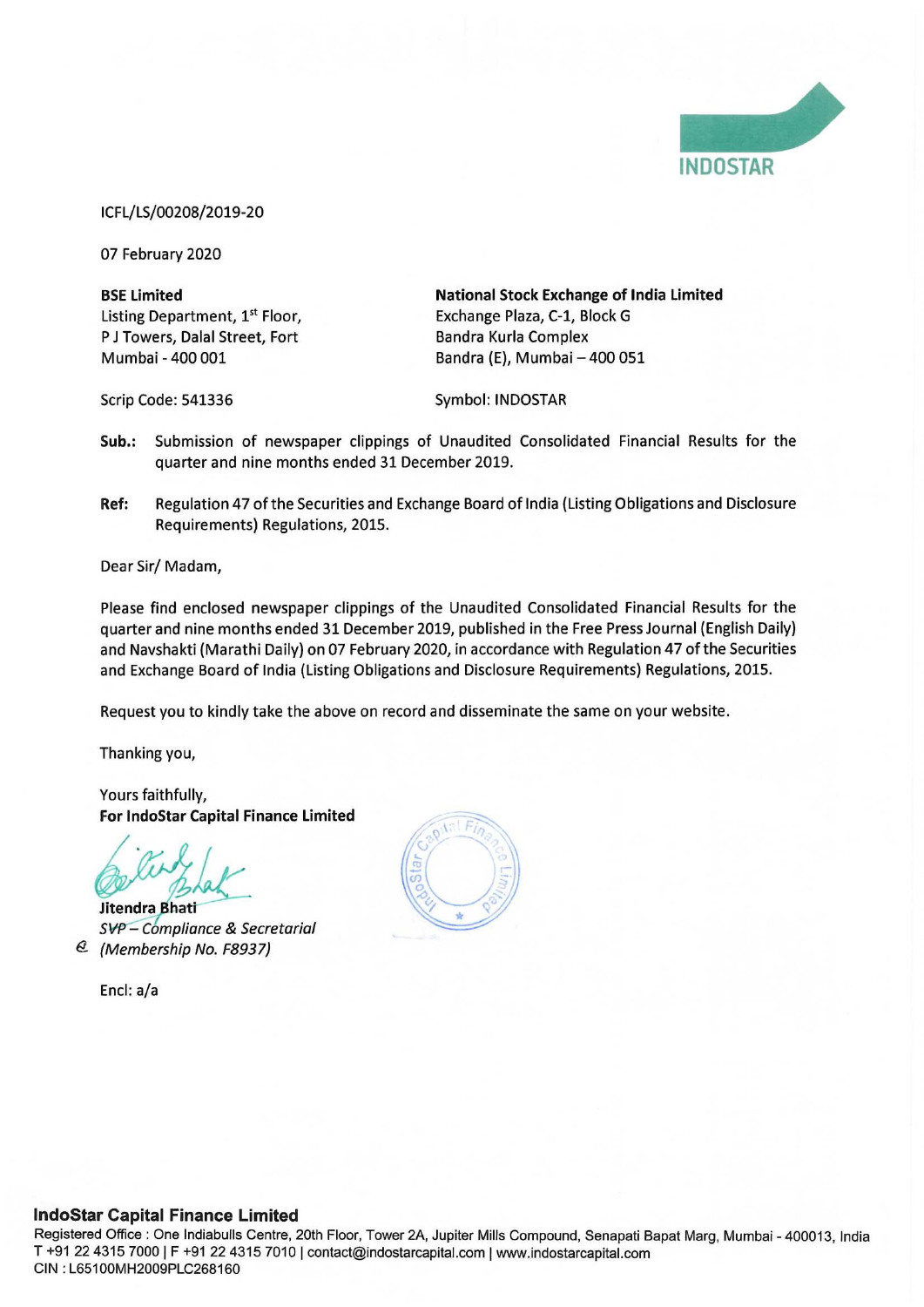**IndoStar Capital Finance Limited** 

Regd. Office: One Indiabulls Centre, Tower 2A, 20<sup>th</sup> Floor, Jupiter Mills Compound, S B Marg, Mumbat - 400013, India<br>Tel: +91 22 43157000 Fax: +91 22 43157010 CIN: L65100MH2009PLC268160 Website: www.indostarcapital.com E-mail: investor.relations@indostarcapital.com

नवशक्ति

मुंबई, शुक्रवार, ७ फेब्रुवारी २०२०

**OSTAR** 

## **EXTRACT OF UNAUDITED CONSOLIDATED FINANCIAL RESULTS FOR THE OUARTER AND NINE MONTHS ENDED 31 DECEMBER 2019**

(INR in Lakhs) **Nine Months ended Quarter ended Quarter ended** Sr. 31 December 31 December 31 December **No Particulars** 2019 2019 2018 **Unaudited Unaudited Unaudited** Revenue from operations (including other income) 36,578 120,876 31,968 10,939 27 12,626 Profit before tax  $\overline{2}$  $24$ 9,673 7,125 3 Profit after tax 16 9,730 7,125 Total comprehensive Income (Comprising profit after tax for the period  $\overline{4}$ and other comprehensive income after tax)  $-9,227$  $9,224$ 9,227 Paid up equity share capital (Face value of INR 10/-each) 5  $6$ Earnings per share (\* not annualised)  $*0.02$ \*10.48 \*7.79 Basic (INR)  $*0.09$  $*10.40$ \*7.26 Diluted (INR) a.

The above is an extract of detailed format of unaudited consolidated financial results for the quarter and nine months ended 31 December 2019, prepared pursuant to Regulation 33 of the SEBI (Listing Obligations and Disclosure Requirements) Regulations,<br>2015 read with SEBI circular dated 05 July 2016. The full format of the unaudited standalone f consolidated financial results are available on the website of the Company at www.indostarcapital.com and on the websites of the BSE Ltd. at www.bseindia.com and the National Stock Exchange of India Ltd. at www.nseindia.com.

The key information of the unaudited standalone financial results of the Company are given below:

Place: Mumbai

Date: 06 February 2020

|                |                                                  |                                             |                                                 | <b>UNR III LAKIISI</b>                      |
|----------------|--------------------------------------------------|---------------------------------------------|-------------------------------------------------|---------------------------------------------|
| Sr.<br>No.     | <b>Particulars</b>                               | Quarter ended<br><b>31 December</b><br>2019 | <b>Nine Months ended</b><br>31 December<br>2019 | Quarter ended<br><b>31 December</b><br>2018 |
|                |                                                  | <b>Unaudited</b>                            | <b>Unaudited</b>                                | <b>Unaudited</b>                            |
|                | Revenue from operations (including other income) | 35,272                                      | 116,439                                         | 31.192                                      |
| $\overline{2}$ | Profit before tax                                | (99)                                        | 11.352                                          | 11,336                                      |
|                | Profit after tax                                 | (74)                                        | 7,973                                           | 7,549                                       |
|                | Total comprehensive Income                       | (84)                                        | 8.026                                           | 7.549                                       |

b. The above unaudited financial results have been reviewed by the Audit Committee and subsequently approved by the Board at its meeting held on 06 February 2020. The unaudited financial results have been subjected to limited review by the Statutory Auditor of the Company.

> For and on behalf of the Board of Directors of **IndoStar Capital Finance Limited** R. Sridhar Executive Vice-Chairman & CEO DIN: 00136697